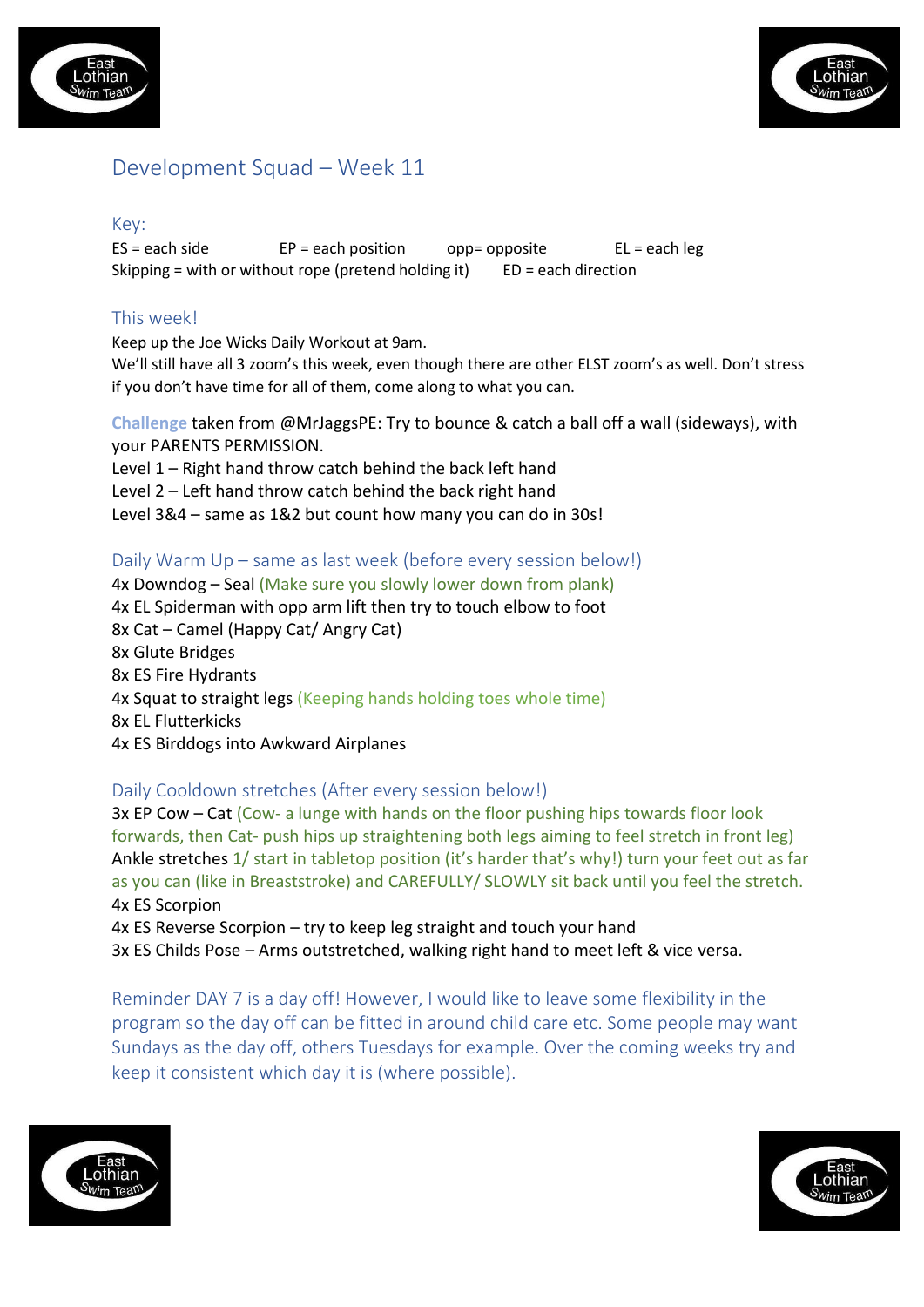



# Day 1 – Strength [Focusing on controlled good technique/quality reps]

3 Rounds of 9 exercises with 15s between exercises where possible:

#### 10x Leg Raises

10x ES Alt V-Sits (Like a V-Sit except only bring opposite arm & leg up touching your toes with a straight leg)

5x ES Plank Around The World (in planklift left hand, then right hand, then left leg then right leg off the ground= 1 rep)

4x ES Forward Lunge + Pause (Pause at the bottom for 3s, keeping back knee just off the floor checking front knee is over the ankle in line with the toes)

8x Overhead Squats (Grip a towel/ theraband overhead, hands slightly wider than shoulders – try to keep your arms slightly behind your head, don't let the band pull forwards as you squat down)

EL Single leg balance + full water bottle passing it round you 4x ED trying to maintain balance (Lift knee up to 90, keeping back straight, shoulders back)

6x Press Up Hand Release (keep elbows tucked try not to let your back bend as you lower down, take hands off the floor before you push back up)

6x Face Pulls (with Band anchored at hip level pull it up towards your face, keeping shoulders back/ down and elbows high)

6x Blackbirds (Like Prone WIYTs, except start with hands behind back palm up, sweep the arms round like in Butterfly, then bring your heads behind your head palms down – keep shoulders squeezed down & back)

Day 2 – Energy Systems [Aerobic work mixed with core, getting your heart rate up]

Circuit: 3x (10s rest between exercises, 60s between rounds)

60s Skipping 10x Plank Up Downs 60s Skipping – High Knees 10x EL Scissor Kicks 60s Skipping 10x ES Penguins 60s Skipping – High Knees 10x EL Flutter Kicks 60s Skipping

Day 3 – Mobility **(Coach Led)**